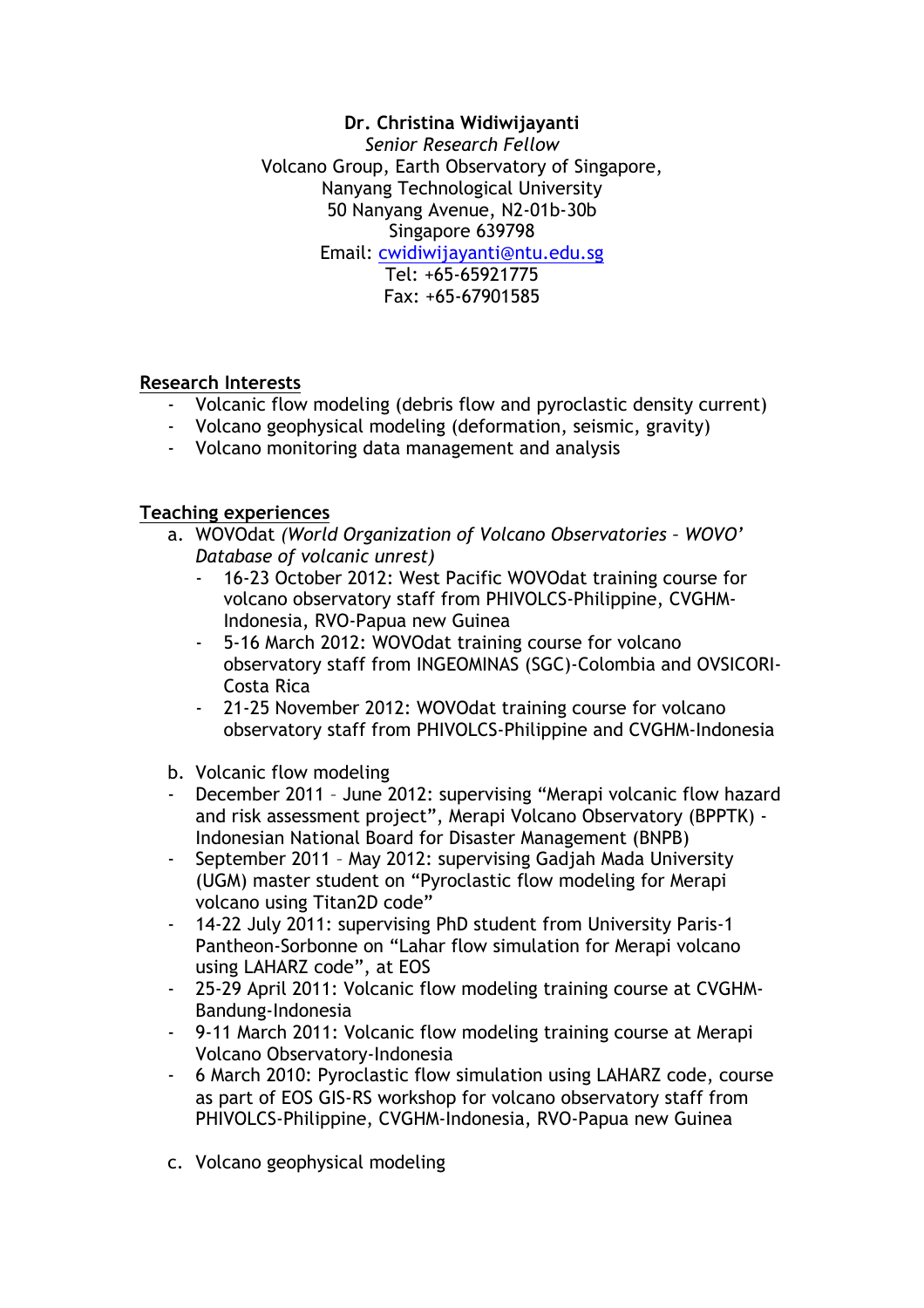- 1-14 November 2010: Merapi volcanic monitoring data analysis and volcanic flow hazard, assistance during 2010 Merapi eruption, at Merapi Volcano Observatory-Indonesia
- 8-12 February 2010: "Mayon GPS data analysis" for PHIVOLCS staff, at EOS
- d. November 2011 March 2012: Tutorial and supervising a Junior College student intern from Hwa Chong Institution, research on: "Investigation of correlations between physical characteristics and eruption patterns of volcanoes: Toward better forecast on future eruption".

## **Professional Appointments**

2009 - present Senior Research Fellow, Volcano Group, Earth Observatory of Singapore.

2003 – 2009 Post-Doctorate Research Schollar, Department of Geosciences, Penn State University, Pennsylvania, USA.

1996 – 2009 Research assistant, Laboratory of Gravity and Geodynamic, Institut de Physique du Globe de Paris (IPGP)

1994 – 1996 Research Assistant, R & D center for Geotechnology, Indonesian Institute of Sciences (LIPI), Bandung, Indonesia.

# **Education**

Institut de Physique du Globe de Paris (France) Ph.D. Geophysics 2002 *Ph.D. thesis: The response of lithospheric structures to different stages of collision between two subduction zones: The Molucca Sea example.*

Institut de Physique du Globe de Paris (France) D.E.A. Geophysics 1997 *D.E.A. thesis: Seismology study in the Molucca Sea.*

Bandung Institute of Technology (Indonesia) B.Sc. Geophysics 1993 *B.Sc. thesis: Finite difference resistivity modeling for arbitrarily shaped (2D) structures.*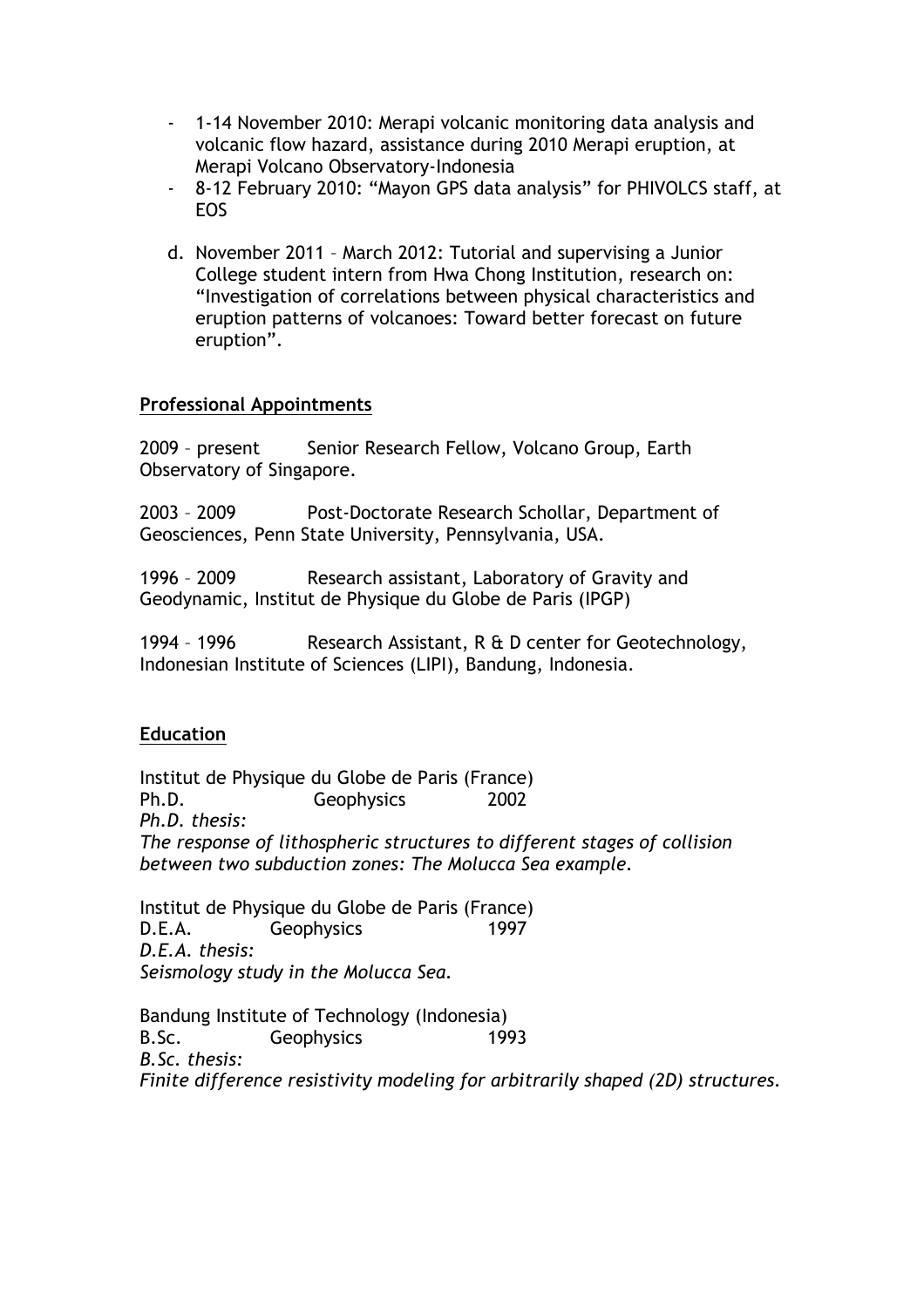## **Relevant Professional, Field and Research Experiences**

- 2009 present: Senior Research Fellow, Volcano Group, Earth Observatory of Singapore - NTU.
	- $\Rightarrow$  Developing WOVOdat (Database of world volcano unrests)
	- $\Rightarrow$  Participate and support EOS Volcano Group projects
	- $\Rightarrow$  Assist/aid to EOS Volcano Group collaborators: provide training/supervision on volcanic flow hazard assessment and volcano monitoring data analysis, also assistance during volcano crisis
- 2003 2009: Post-Doctorate Research Scholar, Department of Geosciences, Penn State University, Pennsylvania, USA.
	- $\Rightarrow$  2005-2009: joint collaboration National Science Foundation (NSF) USA and Natural Environment Research Council (NERC)-UK, postdoctorate research scholar, research grant in SEA-CALIPSO An Offshore/Onshore Tomography and Magma-Chamber Seismic Imaging Experiment on Montserrat.
	- $\Rightarrow$  2006-2008: National Science Foundation (NSF)-USA, postdoctorate research scholar, collaborative research works between INGV-Italy, Penn State University and Arizona State University on multidimensional, multiphase and multicomponent Eulerian model to simulate Mount St. helens and Montserrat lateral blasts using PDAC (Pyroclastic Dispersal Analysis Code).
	- $\Rightarrow$  2004-2008: National Science Foundation (NSF)-USA, postdoctorate research scholar, research grant in Validation of a numerical Granular Flow Simulation Model for Pyroclastic Flows and Debris Avalanches.
	- $\Rightarrow$  2003-2009: National Science Foundation (NSF)-USA, postdoctorate research scholar, research grant in CALIPSO (Caribbean Andesite Lava Island-volcano Precision Seismo-geodetic Observatory) project in Montserrat island, British West Indies.
- 1996 2009: PhD student Research assistant, Laboratory of Gravity and Geodynamic, Institut de Physique du Globe de Paris (IPGP)
	- $\Rightarrow$  2000-2001: Centre National de la Recherche Scientifique (CNRS)-France, research aid, DEFLO marine geophysics survey, investigation of the active deformation of the Indian Ocean lithosphere.
	- $\Rightarrow$  1996-2002: Centre National de la Recherche Scientifique (CNRS)-France, research assistant, MODEC marine survey research grant in collision and strike slip faulting in the Molucca Sea (Philippines-Indonesia).
	- $\Rightarrow$  1995-1996: Ministry of Environment-France, research aid, research grant in Interaction between tectonic and volcanism of the Sumatra Fault, Indonesia.
- 1994 1996: Research Assistant, R & D center for Geotechnology, Indonesian Institute of Sciences (LIPI), Bandung, Indonesia.
	- $\Rightarrow$  1994-1996: Indonesian National Competitive Research, research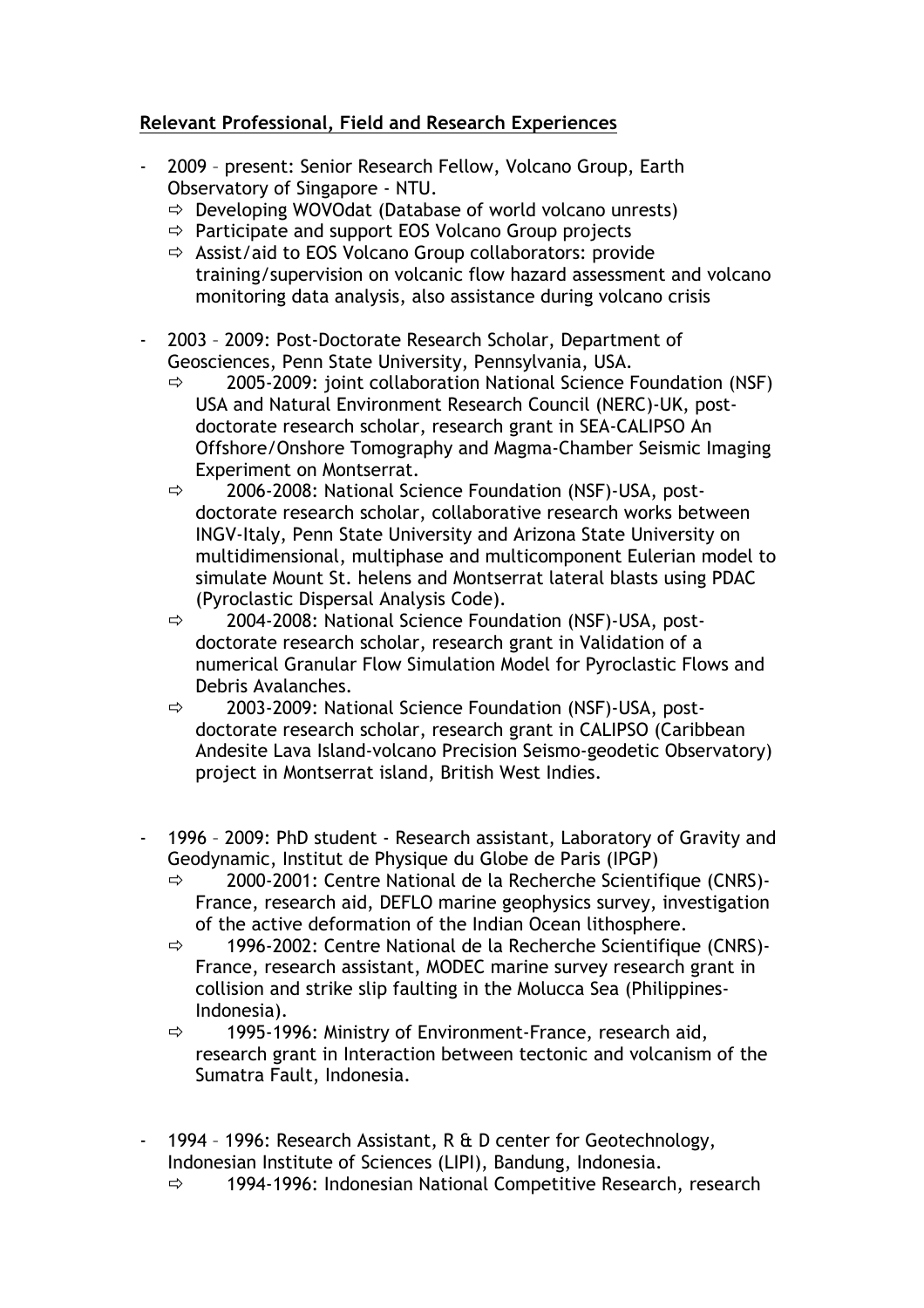grant participant in Crustal Deformation of Palu Koro active fault – Central Sulawesi, magmatism, neogene and its correlation with earthquake and mineralization.

- $\Rightarrow$  1995: International Toray Science Foundation (ITSF)-Japan, research grant participant in Identification of High Possible Areas being hit by Tsunami event in Java Island, Indonesia.
- $\Rightarrow$  1994: LIPI CNRS IRD collaborative project on "Aftershock" sequence of the 1994, Mw 6.8, Liwa earthquake (Indonesia): Seismic rupture process in a volcanic arc"

# **Grants and Invitations**

- February 2002: Centre National de la Recherche Scientifique (CNRS), France - United Institute of physics of the Earth, Russia Academy of Sciences (RAS), Russia (visiting student fellowship)
- 2001-2002: Institut de Recherche pour le Développement, IRD, France (PhD- scholarship)
- 1996-2001: Ministry of Foreign Affairs, France (MS and PhD scholarship)
- Jan-May 1995:Institut de Recherche pour le Développement, IRD-ORSTOM, France (visiting student fellowship)

# **Professional memberships**

- American Geophysical Union (AGU)
- International Association of Volcanology and Chemistry of the Earth's Interior (IAVCEI)
- Asia Oceania Geosciences Society (AOGS)

# **Publications**

Published on international review journals:

- 1. Esposti-Ongaro,T., Clarke A.B., Voight B., Neri, A., **Widiwijayanti, C.,** (2012), Multiphase flow dynamics of pyroclastic density currents during the May 18, 1980 lateral blast of Mount St. Helens (USA), Journal of Geophysical Research - Solid Earth, [Paper #2011JB009081], in press.
- 2. Esposti-Ongaro,T., **Widiwijayanti, C.,** Clarke A.B., Voight B., Neri, A. (2011). Multiphase-flow numerical modelling of the May 18, 1980 lateral blast at Mount, St. Helens (USA), *Geology*, 39, p. 535-538, doi:10.1130/G31865.1.
- 3. Voight B., Sparks, R.S.J., Hammond, J., Shalev, E., Malin, P., Kenedi, C., Minshull, T.A., Paulatto, M., Mattioli, G., Hidayat, D., **Widiwijayanti, C**. (2010). Active Source Seismic Experiment Peers Under Soufrière Hills Volcano. *EOS, Transaction, American Geophysical Union, 91*(28), 245, doi:10.1029/2010EO280002.
- 4. Chardot, L., B. Voight, R. Foroozan, S. Sacks, A. Linde, R. Stewart, D. Hidayat, A. Clarke, D. Elsworth, N. Fournier, J.-C. Komorowski, G.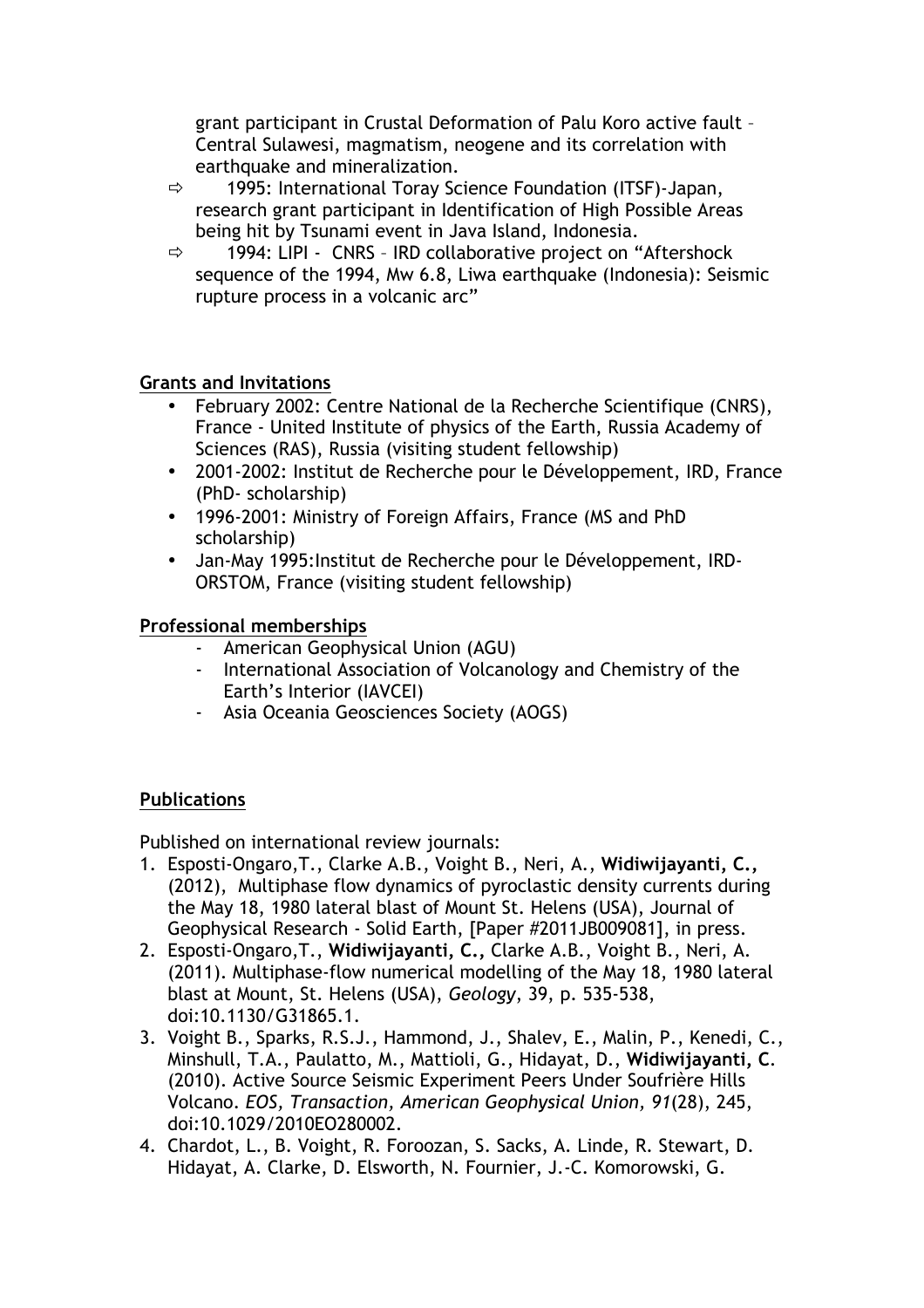Mattioli, R. S. J. Sparks, and **C. Widiwijayanti** (2010), Explosion dynamics from strainmeter and microbarometer observations, Soufrière Hills Volcano, Montserrat: 2008–2009, Geophys. Res. Lett., 37, L00E24, doi:10.1029/2010GL044661.

- 5. B. Voight, **C. Widiwijayanti,** G. Mattioli, D. Elsworth, D. Hidayat, and M. Strutt. (2010). Magma-sponge hypothesis and stratovolcanoes: Case for a compressible reservoir and quasi-steady deep influx at Soufrière Hills Volcano, Montserrat. *Geophysical Research Letters, 37*(L00E05), doi:10.1029/2009GL041732.
- 6. Linde, A., S.I. Sacks , D. Hidayat , B. Voight , A. Clarke , D. Elsworth , G. Mattioli , P. Malin , E. Shalev , S. Sparks , **C. Widiwijayanti**. (2010). The Vulcanian Explosion at Soufriere Hills Volcano, Montserrat on March 2004 as Revealed by Strain Data. *Geophysical Research Letters, 37*(L00E07), doi:10.1029/2009GL041988.
- 7. Voight, B., Hidayat, D., Sacks, S., Linde, A., Chardot, L., Clarke, A., Elsworth, D., Forozan, R., Mattioli, G., McWorther, N., Sparks, R.S.J., **Widiwijayanti, C.** (2010). Unique Strainmeter Observations of Vulcanian Explosions, Soufriere Hills Volcano, Montserrat, July 2003. *Geophysical Research Letters, 37*(L00E18), doi:10.1029/2010GL042551.
- 8. Voight, B., Chardot, L., Forozan, R., Sacks, S., Linde, A., Stewart, R., Hidayat, D., Clarke, A., Elsworth, D., Fournier, N., Komorowski, J.-C., Mattioli, G., Sparks, R.S.J., **Widiwijayanti, C**. (2010). Explosion Dynamics from Strainmeter Observations, Soufriere Hills Volcano, Montserrat, W.I.:2008-2009. *Geophysical Research Letters, 37*(L00E24), doi:10.1029/2010GL044661.
- 9. Mattioli, G., R. Herd , M. Strutt , G. Ryan , **C. Widiwijayanti,** B. Voight. (2010). Long Term Surface Deformation of Soufriere Hills Volcano, Montserrat from GPS Geodesy: Inferences from Simple Elastic Inverse Models. *Geophysical Research Letters, 37*(L00E13), doi:10.1029/2009GL042268.
- 10.**Widiwijayanti, C.**, B. Voight, D. Hidayat, S. Schilling, Objective rapid delineation of areas at risk from block-and-ash pyroclastic flows and surges, *Bull. Volc., doi. 10.1007/s00445-008-0254-6. 2008.*
- 11.Esposti Ongaro, T., A. B. Clarke, A. Neri, B. Voight, and **C. Widiwijayanti**, Fluid dynamics of the 1997 Boxing Day volcanic blast on Montserrat, West Indies*, J. Geophys. Res., 113, B03211, doi:10.1029/2006JB004898, 2008.*
- 12.Mattioli, G.S., B. Voight, A.T. Linde, I.S. Sacks, P. Watts, **C. Widiwijayanti**, S.R. Young, D. Hidayat, D. Elsworth, P.E. Malin, E. Shalev, E. Van Boskirk, W. Johnston, R.S.J. Sparks, J. Neuberg, V. Bass, P. Dunkley, R. Herd, T. Syers, P. Williams, and D. Williams, Unique and remarkable dilatometer measurements of pyroclastic flow–generated tsunamis. *Geology: Vol. 35, No. 1 pp. 25– 28, 2007.*
- 13.B. Voight, Linde, A.T., Sacks, I.S., Mattioli, G.S., Sparks, R., Elsworth, D., Hidayat, D., Malin, P.E., Shalev, E., **Widiwijayanti, C.,** Young, S.R., Bass, V., Clarke, A., Dunkley, P., Johnston, W., McWhorter, N., Neuberg, J. and Williams, P., Unprecedented pressure increase in deep magma reservoir triggered by lava-dome collapse. *Geophysical Research Letters 33(3), L03312, doi:10.1029/2005GL024870*, *2006.*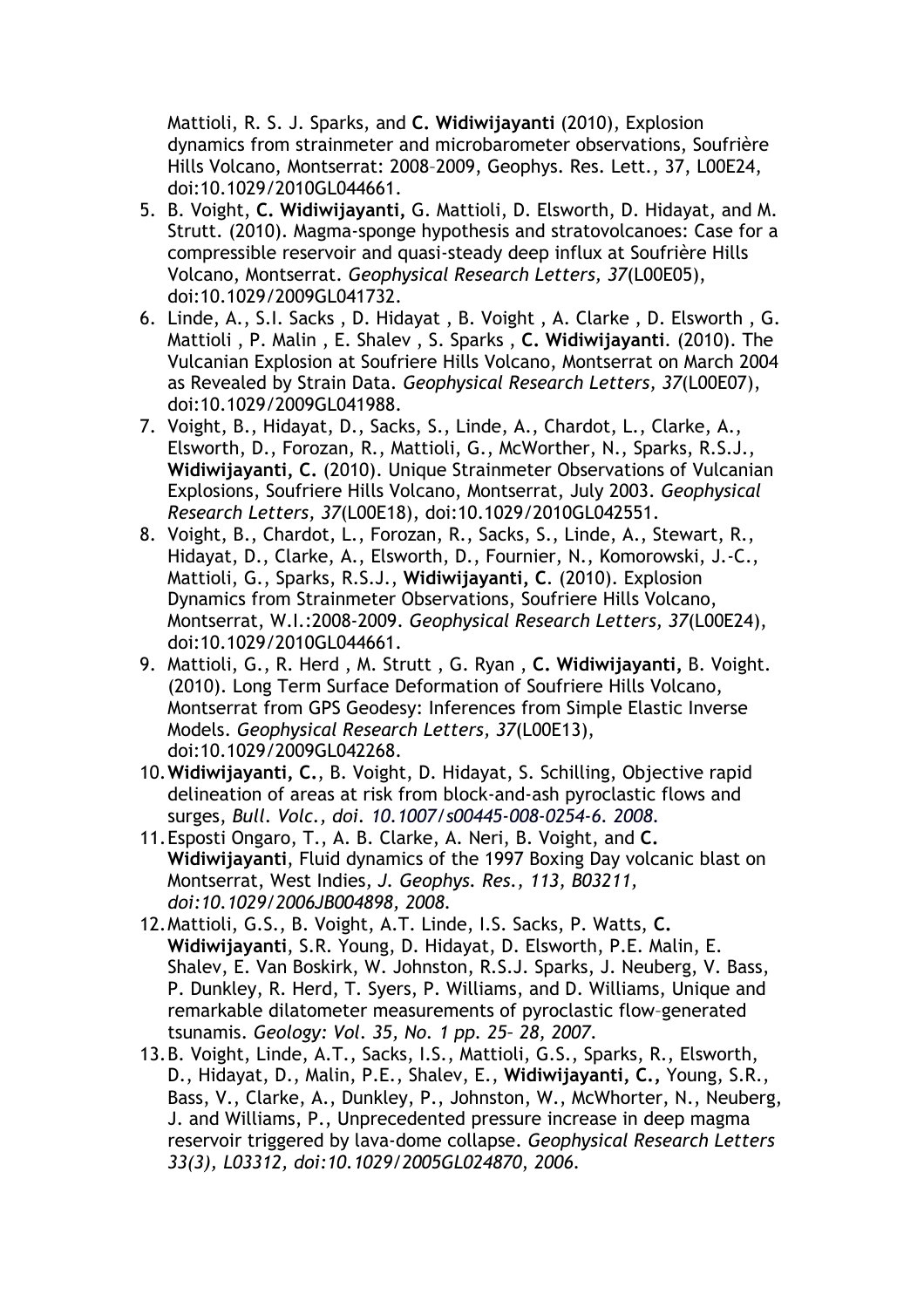- 14.**Widiwijayanti, C.,** Clarke, A., Elsworth, D. and Voight, B., Geodetic constraints on the shallow magma system at Soufrière Hills Volcano, Montserrat. *Geophysical Research Letters 32(11), L11309, doi:10.1029/2005GL022846, 2005.*
- 15.**Widiwijayanti C**., Tiberi C., Deplus C., Diament M, Mikhailov V., Louat R., Geodynamic evolution of the northern Molucca Sea area (Eastern Indonesia) constrained by 3-D gravity field inversion, *Tectonophysics, v. 386, pp.203-222, 2004.*
- 16.Mattioli, G., Young, S., Voight, B., Sparks, R., Shalev, E., Selwyn, S., Malin, P., Linde, A., Johnston, W., Hadayat, D., Elsworth, D., Dunkley, P., Herd, R., Neuberg, J., Norton, G. and **Widiwijayanti, C.,** Prototype PBO Instrumentation of CALIPSO Project Captures World-Record Lava Dome Collapse on Montserrat Volcano. *EOS 85(34), p. 317, 323, 325, 2004.*
- 17.**Widiwijayanti C.,** Mikhailov V., Diament M., Deplus C., Louat R., Tikhotsky S., Gvishiani A., Structure and evolution of the Molucca Sea area: Constraints based on interpretation of a combined sea-surface and satellite gravity dataset. *Earth and Planet. Sc. Lett., no. 215, pp. 135- 150, 2003.*
- 18.**Widiwijayanti, C.,** Déverchère, J., Louat, R., Sébrier, M., Harjono, H., Diament, M. and Hidayat, D., Aftershock sequence of the 1994, Mw 6.8, Liwa earthquake (Indonesia): Seismic rupture process in a volcanic arc, *Geophysical Research Letters 23(21),pp. 3051-3054, Oct 1996.*

# **Conference Abstracts:**

- 1. A. Ratdomopurbo, **C. Widiwijayanti**, C. Newhall, Nang T.Z.W., Chen L.D., (2012) WOVOdat For Comparison of Volcanic Unrest Behavior, Cities on Volcano 7, Colima, Mexico, Abstract 3C1.5-17
- 2. Saepuloh, A., Urai, M., Hidayatai, S., Santoso, A.B., **Widiwijayanti, C.**(2012) Detecting Magmatic Processes During Merapi Inter-eruptive Period Using Time Series of Deformation and Seismicity Data, AOGS-AGU (WPGM) Joint Assembly 2012, Singapore, Abstract SE106-A011
- 3. A. Ratdomopurbo, **C. Widiwijayanti**, C. Newhall, Nang T.Z.W., Chen L.D., (2012) WOVOdat Template For Easy In Building Historical Volcanic Unrest Database, AOGS-AGU (WPGM) Joint Assembly 2012, Singapore, SAbstract E105-107-A029
- 4. Ratdomopurbo, A., **Widiwijayanti, C**., Win, N-T-Z , Chen, L-D, and Newhall, C., (2011), WOVOdat Progress 2012: Installable DB template for Volcano Monitoring Database, EGU 2012, Abstract EGU2012-6742
- 5. Esposti-Ongaro,T., Clarke A.B., Voight B., Neri, A., **Widiwijayanti, C.,** (2012), opographic control on pyroclastic density currents: the example of Mount St. Helens 1980 blast, EGU 2012, Abstract EGU2012-4128
- 6. Saepuloh, A., Urai, M., **Widiwijayanti, C.,** Aisyah, N., (2011) Observing 2006-2010 ground deformations of Merapi volcano (Indonesia) using ALOS/PALSAR and ATER TIR data, Proceedings of 2011 IEEE International Geoscience and Remote Sensing Symposium (IGARSS), 24-29 July 2011, Vancouver, Canada.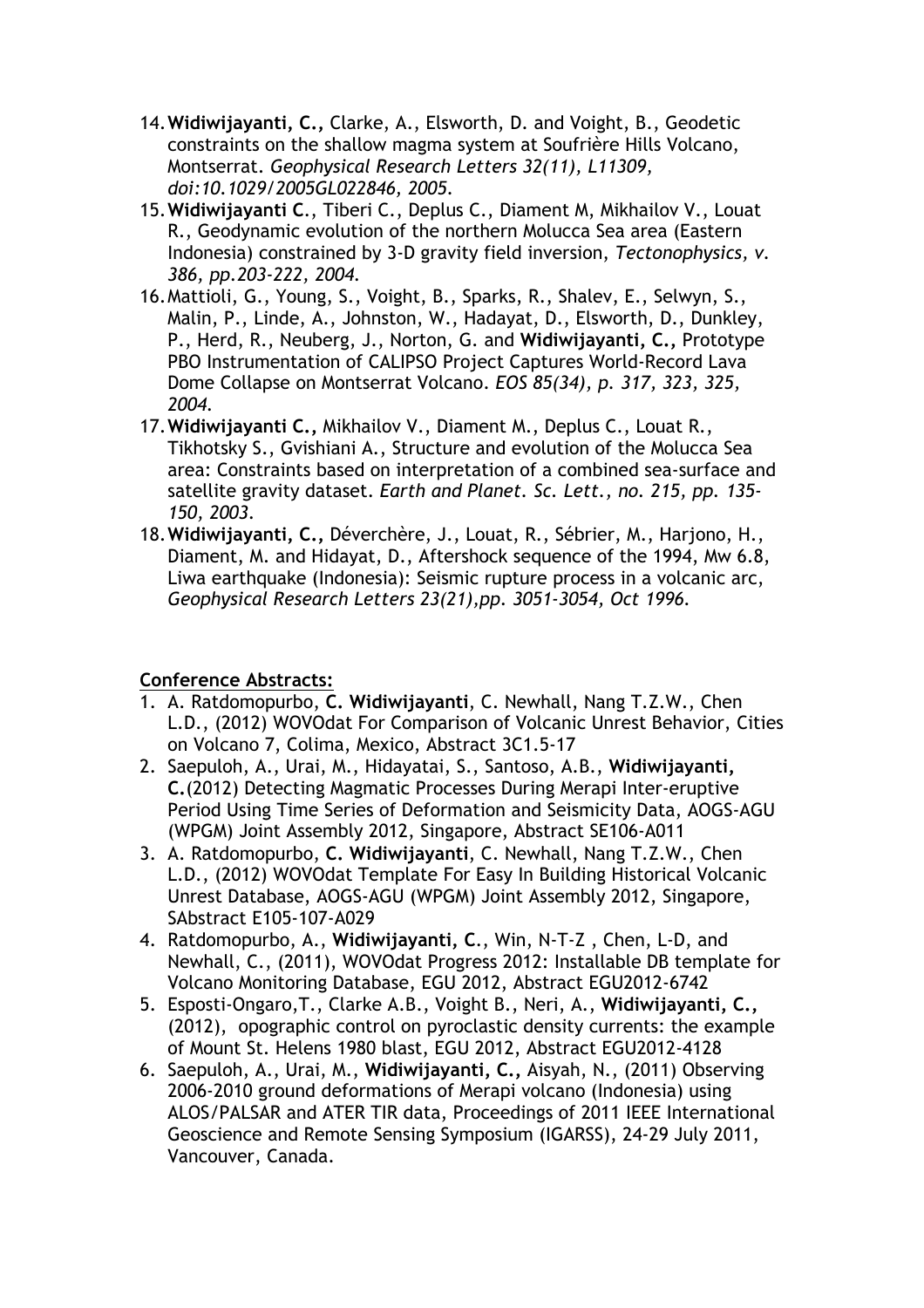- 7. Mattioli, G.S., Herd, R.A., Strutt, M.H., Ryan, G., Elsworth, D., Foroozan, R., **Widiwijayanti**, C., Voight, B., 2011, Geodetic imaging of Soufriere Hills Volcano, Montserrat from 1995-2009, Soufriere Hills Volcano 15 Years On, Meeting abstract, Montserrat 4-8th April 2011.
- 8. A. Ratdomopurbo, **C. Widiwijayanti**, C. Newhall, 2011, WOVOdat: A way for comparing unrest between volcanoes, IUGG2011, Meeting abstract, 28 June - 7 July 2011, *Melbourne*, Australia.
- 9. N. Aisyah, IGM. Nandaka, J. Djalal, **C. Widiwijayanti**, Modeling the 2010 Merapi Pyroclastic Flow, IUGG2011, Meeting abstract, 28 June - 7 July 2011, *Melbourne*, Australia.
- 10.G.S. Mattioli, R. A. Herd, M.H. Strutt, G. Ryan, D. Elsworth, R. Foroozan, **C. Widiwijayanti**, B. Voight, 2011, Geodetic imaging of Soufriere Hills Volcano, Montserrat from 1995-2009, Soufriere Hills Volcano 15 Years On, Meeting abstract, Montserrat 4-8th April 2011.
- 11.B. Voight, Sea-Calipso team, **C. Widiwijayanti**, MVO team, 2011, The SEA-CALIPSO active-source seismic experiment finds magma chamber and crustal structure under Soufriere Hills Volcano, Soufriere Hills Volcano 15 Years On, Meeting abstract, Montserrat 4-8<sup>th</sup> April 2011.
- 12.**C. Widiwijayanti**; B. Voight; D. Hidayat; A. Patra; E. Pitman, 2010, Titan2D simulations of dome-collapse pyroclastic flows for crisis assessments on Montserrat, Eos Trans. AGU, 91(52), Fall Meet. Suppl., Abstract V13A-2342.
- 13.A. Ratdomopurbo; **C. Widiwijayanti**; A. Baguet; C. Lyou; C. G. Newhall, 2010, WOVOdat: Data Population and Current Development, Eos Trans. AGU, 91(52), Fall Meet. Suppl., Abstract V41C-2297
- 14.D. Hidayat; E. Laguerta; A. Baloloy; S. Marcial; **C. Widiwijayanti**, 2010, Broadband Seismic Monitoring of Mayon Volcano, the Philippines, Eos Trans. AGU, 91(52), Fall Meet. Suppl., Abstract V53B-2242.
- 15.Ratdomopurbo, A., **Widiwijayanti, C.,** Baguet, A., Lyou, C-M, Newhall, C., 2010, The WOVOdat Database, Data Formats and WOVOml Structure, Cities on Volcanoes 6<sup>th</sup>, Tenerife, Spain, Abstract 1.3-0-22.
- 16.Voight, B., **C. Widiwijayanti,** G. Mattioli, C. Ammon, D. Elsworth, R. Foroozan, D. Hidayat, M. Humphreys, T. Minshull, M. Paulatto, E. Shalev, S. Sparks, S Conundrum on magmatic reservoir of Soufriere Hills volcano, Montserrat: enigmatic evidence and the case for a vertically-elongated reservoir, *Eos Trans. AGU, 89(53), Fall Meet. Suppl., Abstract #V53C-08, 2008.*
- *17.* Esposti Ongaro, T., **C. Widiwijayanti**, B. Voight, A. Clarke, A. Neri, Simulating the Initial Dynamics of the 18 May 1980 Mount St.Helens Blast, *Eos Trans. AGU, 89(53), Fall Meet. Suppl., Abstract #V34A-07, 2008.*
- *18.* Hidayat, D., S. Sacks, A. Linde, B. Voight, **C. Widiwijayanti,** D. Elsworth, G. Mattioli, P. Malin, E. Shalev, Understanding Vulcanian Explosions at Soufriere Hills Volcano, Montserrat, using Dilatometer Data, *Eos Trans. AGU, 89(53), Fall Meet. Suppl., Abstract # V53C-01, 2008.*
- *19.* **Widiwijayanti, C.**, B. Voight, D. Hidayat, S. Schilling, GIS-based statistical mapping technique for block-and-ash pyroclastic flow and surge hazards, *Eos Trans. AGU, 89(53), Fall Meet. Suppl., Abstract # V11C-2056, 2008.*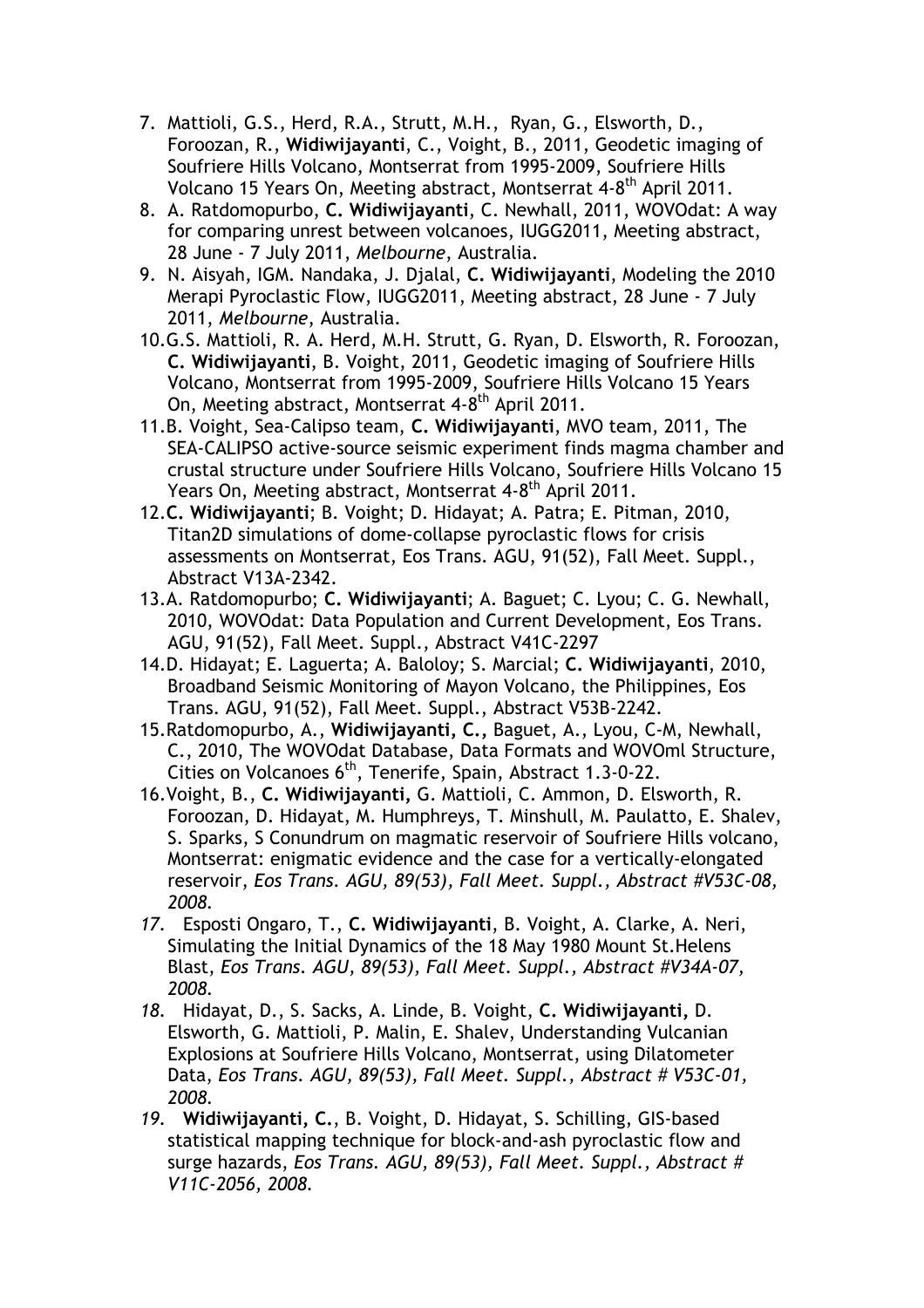- *20.* Mattioli, G. B. Voight, R. Herd, G. Ryan, **C. Widiwijayanti**, Surface deformation of Soufriere Hills volcano, Montserrat from GPS: inferences about the deep magmatic system and its evolution from 1995 to 2007, *IAVCEI 2008 General Assembly, Reykjavík, Iceland, 2008.*
- *21.* Hidayat, D., B. Voight, E. Shalev, C. Ammon, **C. Widiwijayanti** , Attenuation structure of lithosphere about Soufriere Hills Volcano, Montserrat, WI, *IAVCEI 2008 General Assembly, Reykjavík, Iceland, 2008.*
- 22. Sparks, S., S. Dean, J. Hammond, D. Hidayat, K. Kenedi, P. Malin, T. Minshull, M. Paulatto, C. Pearce, G. Ryan, E. Shalev, B. Voight, **C. Widiwijayanti**, SEA-CALIPSO volcano imaging experiment on Montserrat: Part 2. Sea operations, OBS deployments, and images from streamers and offshore/onshore stations, *IAVCEI 2008 General Assembly, Reykjavík, Iceland, 2008.*
- *23.* Voight, B., E. Shalev, D. Hidayat, K.L. Kennedi, L. Brown, T. Minshull, R.S.J. Sparks, C. Snelson, G.S. Mattioli, V. Miller, **C. Widiwijayanti**, R. Stewart, L. Carothers, M. Johnson, W. Zamora, R. Herd, P.E. Malin, C. Ammon, D. Elsworth, S. Saldana, M. Paulatto, S. De Angeli, K. Byerly, E. Kiddle, V. Bass, A. Belousov, C. Chen, A.B. Clarke, B. Christensen, T. Christopher, A. Custance- Baker, The SEA-CALIPSO volcano imaging experiment on Montserrat: Part 1. Onshore seismometer deployments, tomography, and images from onshore stations, *IAVCEI 2008 General Assembly, Reykjavík, Iceland, 2008.*
- *24.* Hidayat, D., S. Sacks, A. Linde, B. Voight, **C. Widiwijayanti**, B.A. Chouet, Unique Broadband Seismic, Strainmeter and Barometer Observations of Vulcanian Explosions, Soufriere Hills Volcano, *IAVCEI 2008 General Assembly, Reykjavík, Iceland, 2008.*
- *25.* Mattioli, G.S., B. Voight, D. Elsworth, A. Linde, S. Sacks, P. Malin, L. Brown, A. Clarke, S.Sparks, J. Neuberg, V. Hards, W. Johnston, D. Hidayat, **C.Widiwijayanti**, S. Young, E. Shalev, P. Williams, The CALIPSO Project on Soufriere Hills Volcano, Montserrat, BWI: Status and Scientific Results From 2003 to 2007, *IAVCEI 2008 General Assembly, Reykjavík, Iceland, 2008.*
- *26.* Hidayat, D., **C. Widiwijayanti**, B Voight, A Patra, EB Pitman, TITAN2Dbased modeling of dome- collapse pyroclastic flows for crisis assessments on Montserrat, *IAVCEI 2008 General Assembly, Reykjavík, Iceland, 2008.*
- *27.* **Widiwijayanti, C.,** Voight, B , Hidayat, D , Schilling, S., Field-based statistically-constrained mapping of areas at risk from block-and-ash pyroclastic flows and surges. *IAVCEI 2008 General Assembly, Reykjavík, Iceland, 2008.*
- *28.* **Widiwijayanti, C.,** Voight, B , Hidayat, D , Schilling, S., Rapid Objective Rapid Delineation of Areas At Risk From Block-and-Ash Pyroclastic Flows, *Eos Trans. AGU, 88(52), Fall Meet. Suppl., Abstract # V11D-0818, 2007.*
- *29.* Hidayat, D., **C. Widiwijayanti**, B Voight, A Patra, EB Pitman, TITAN2D Analyses of Dome- Collapse Pyroclastic Flows on Montserrat, *Eos Trans. AGU, 88(52), Fall Meet. Suppl., Abstract #V31B-0499, 2007.*
- *30.* **Widiwijayanti, C.,** D Hidayat, B Voight, A Patra, EB Pitman, Modelling Dome-collapse Pyroclastic Flows for Crisis Assessments on Montserrat with TITAN2D, *Abstract 11-P-34, Cities On Volcanoes 5th Meeting, Shimabara, Japan, 2006.*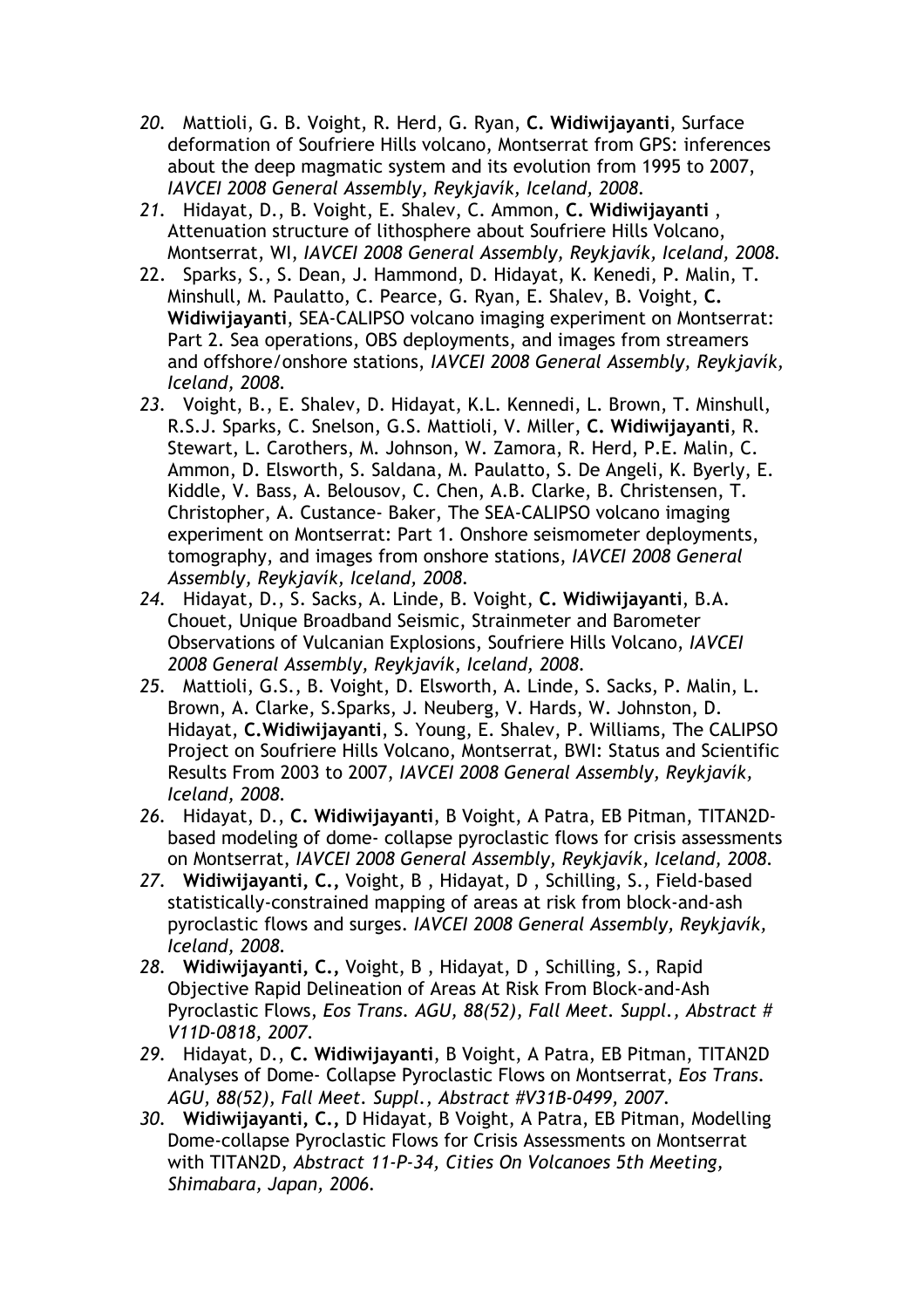- *31.* **Widiwijayanti**, **C.,** Voight, B., Hidayat, D., Objective Rapid Delineation of Areas at Risk From Inundation by Block-and-ash Pyroclastic Flows, Abstract 11-P-31, *Cities On Volcanoes 5th Meeting, Shimabara, Japan, 2006.*
- *32.* Esposti Ongaro, T., Clarke, A., Neri, A., Voight, B., **Widiwijayanti, C**., Fluid Dynamics of Volcanic Blasts: Application to the Soufriere Hills Volcano, Montserrat (W.I.), *Abstract 11-O-06, Cities On Volcanoes 5th Meeting, Shimabara, Japan, 2006.*
- *33.* Esposti Ongaro, T., Neri, A., Clarke, A., Voight, B., **Widiwijayanti, C.**, 3D numerical simulations of the multiphase flow dynamics and hazard of laterally directed blasts on Montserrat (December 1997), *Geophysical Research Abstracts, Vol. 8, 09301, EGU General Assembly, Vienna, Austria, 2006.*
- *34.* Mattioli, G. S.; Voight, B.; Linde, A. T.; Sacks, I. S.; Watts, P.; Hidayat, D.; Young, S. R.; **Widiwijayanti, C.;** Shalev, E.; Malin, P. E.; Elsworth, D.; Williams, P.; van Boskirk, E.; Thompson, G.; Syers, T.; Sparks, R. S.; Schleigh, B.; Norton, G.; Neuberg, J.; Miller, V.; McWhorter, N.; Johnston, W.; Dunkley, P.; Clarke, A. B.; Bass, V., The CALIPSO Borehole Project at Soufriere Hills Volcano, Montserrat, BWI: Status and Scientific Overview of Prodigious Dome Collapse of July 2003. *Eos. Trans. AGU, 86(18), Fall Meet. Suppl., Abstract V34A-05, 2005.*
- 35. Voight, B., PE Malin, L Brown, RSJ Sparks, E Shalev, C Ammon, AB Clarke, D Elsworth, D Hidayat, AT Linde, GS Mattioli, V Miller, J Neuberg, IS Sacks, **C Widiwijayanti**, SR Young, S Loughlin, V Bass, T Syers, P Williams, SEA-CALIPSO 'Onshore-Offshore' Seismic Experiment to image Magma Reservoir on Montserrat, *Soufriere Hills Volcano-Ten Years On, Scientific Conference, Montserrat, B.W.I., July, 2005.*
- *36.* Van Boskirk, E., G. Mattioli, B. Voight, **C.Widiwijayanti**, D. Elsworth, D. Hidayat, P. Watts, A. Linde, S. Sacks, P. Malin, E. Shalev, J. Neuberg, R.S.J. Sparks, Pyroclastic Flow Induced Tsunami Captured by Borehole Strainmeter: Observations and Theory, *Soufriere Hills Volcano-Ten Years On, Scientific Conference, Montserrat, B.W.I., July, 2005.*
- *37.* Sacks, S., AT Linde, D Hidayat, D Elsworth, **C Widiwijayanti**, B Voight, SR Young, GS Mattioli, PE Malin, E Shalev, The Dome Collapse of July 2003 and Other Activity: Insights from Borehole Strain Data, *Soufriere Hills Volcano-Ten Years On, Scientific Conference, Montserrat, B.W.I., July, 2005.*
- *38.* **Widiwijayanti,** C., A. Clarke, D. Elsworth and B. Voight, Geodetic Constraints on the Shallow Magma System at Soufrière Hills Volcano, Montserrat, *Soufriere Hills Volcano-Ten Years On, Scientific Conference, Montserrat, B.W.I., July, 2005.*
- *39.* **Widiwijayanti**, C., D Hidayat, B Voight, A Patra, EB Pitman, Modelling pyroclastic flows and debris avalanches on Montserrat with TITAN2D, *Soufriere Hills Volcano-Ten Years On, Scientific Conference, Montserrat, B.W.I., July, 2005.*
- 40. **Widiwijayanti, C.**, D Hidayat, B Voight, A Patra, EB Pitman, Modelling Pyroclastic Flows with Titan2D, *Cities On Volcanoes 4th Meeting, Quito, Ecuador, 2004*.
- *41.* **Widiwijayanti, C.**, Voight, B.; Hidayat, D.; Patra, A.; Pitman, E. , Validation of TITAN2D flow model code for pyroclastic flows and debris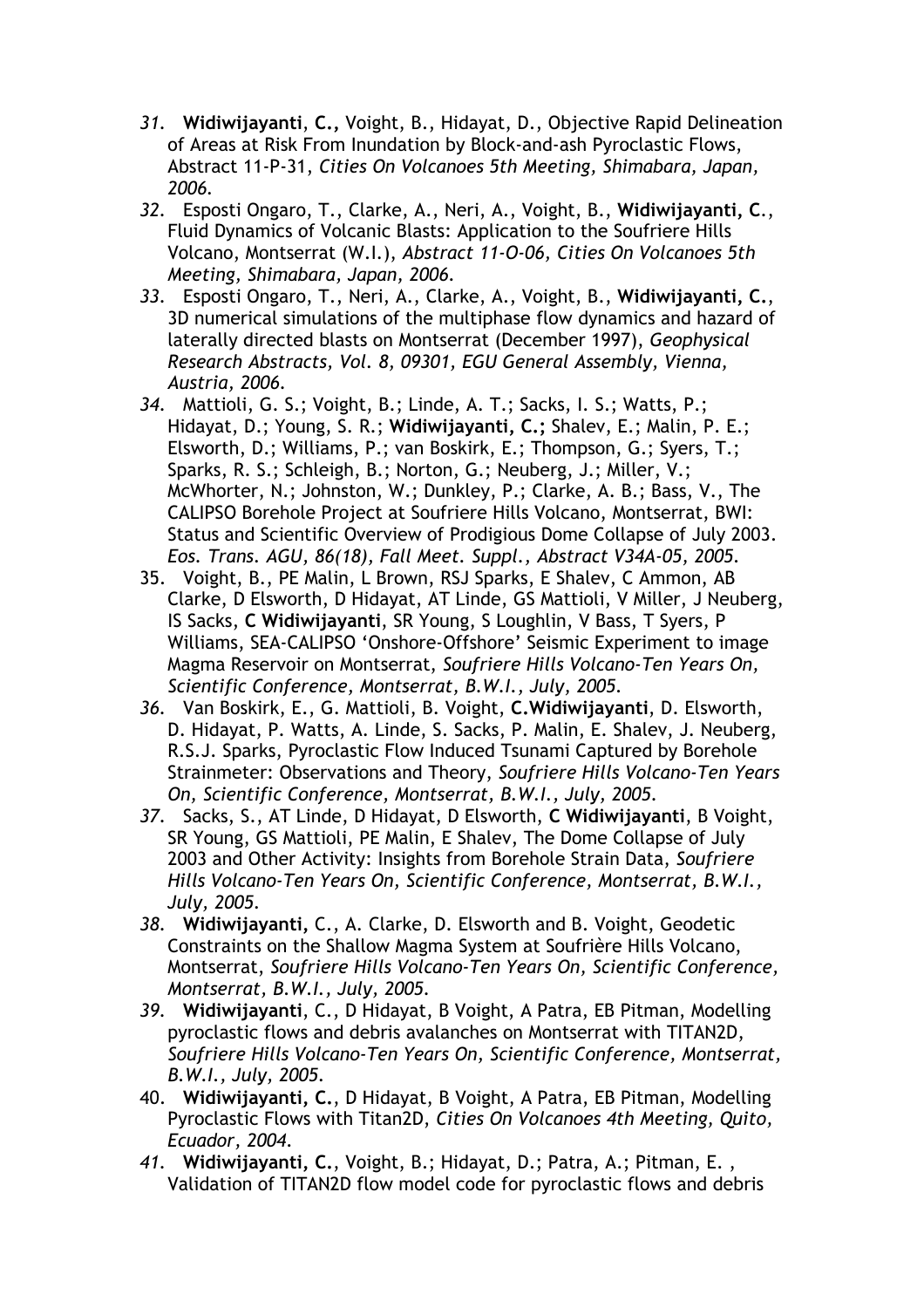avalanches at Soufrière Hills Volcano, Montserrat, BWI, *Eos Trans. AGU,*  85*(47), Fall Meet. Suppl., Abstract V43B-1428, 2004.*

- *42.* Van Boskirk, E., B Voight, P Watts, **C Widiwijayanti**, G S Mattioli, D Elsworth, D Hidayat, A Linde, P Malin, J Neuberg, S Sacks, E Shalev, R J Sparks, S R, Pyroclastic Flow Generated Tsunami Waves Detected by CALIPSO Borehole Strainmeters at Soufriere Hills, Montserrat During Massive Dome Collapse: Numerical Simulations and Observations, *Eos Trans. AGU, 85*(47), *Fall Meet. Suppl., Abstract OS23B-1315, 2004*
- *43.* **Widiwijayanti, C.**; Voight, B.; Hidayat, D.; Patra, A.; Pitman, E. , Validation of TITAN2D flow model code for pyroclastic flows and debris avalanches on Montserrat , *IAVCEI General Assembly, Pucon, Chile, 2004.*
- *44.* Voight, B., GS Mattioli, AT Linde, IS Sacks, P Watts, D Hidayat, SR Young, **C Widiwijayanti,** E Shalev, PE Malin, D Elsworth, P Williams, E Van Boskirk, G Thompson, T Syers, RSJ Sparks, B Schleigh, G Norton, J Neuberg, V Miller, N. McWhorter, B., W. Johnston, P Dunkley, AB Clarke, V Bass, Collapse of lava dome on Montserrat, July 2003 with unique CALIPSO geophysical measurement of pyroclastic flows and PF-generated tsunami waves, *IAVCEI General Assembly, Pucon, Chile, 2004.*
- *45.* Dunkley, P., B. Voight, M. Edmonds, R. Herd, M. Strutt, G. Thompson, V. Bass, W.P. Aspinall, J. Neuberg, R.S.J. Sparks, G. Mattioli, D. Hidayat, D. Elsworth, **C. Widiwijayanti**, The Rise and Fall of the Soufriere Hills Volcano Lava Dome, Montserrat, BWI, July 2001-July 2003: Science, Hazards, and Volatile Public Perceptions, *Eos. Trans. AGU, 84(46), Fall Meet. Suppl., Abstract V51F-0342, 2003.*
- 46. Voight, B., G.S. Mattioli, S.R. Young, A.T. Linde, I.S. Sacks, P.E. Malin, E. Shalev, D. Hidayat, D. Elsworth, **C. Widiwijayanti,** V. Miller, R.S.J. Sparks, J. Neuberg, V. Bass, P. Dunkley, M.Edmonds, R. Herd, A. Jolly, G. Norton, G. Thompson, CALIPSO Borehole Instrumentation Project at Soufriere Hills Volcano, Montserrat, BWI: Overview and Prospects, *Eos. Trans. AGU, 84(46), Fall Meet. Suppl., Abstract V51J-0406, 2003.*
- *47.* Hidayat, D., B. Voight, G.S. Mattioli, S.R. Young, A.T. Linde, I .S. Sacks, P.E. Malin, E. Shalev, D. Elsworth, **C. Widiwijayanti,** R. Herd, G. Thompson, V. Bass, Seismo-acoustics, VLP and ULP signals, and other comparisons of surface broadband and CALIPSO borehole data at Soufriere Hills Volcano, Montserrat, B.W.I., *Eos. Trans. AGU, 84(46), Fall Meet. Suppl., Abstract U31B-0002, 2003.*
- *48.* **Widiwijayanti, C.,** Tiberi, C., Diament M., Deplus C., Mikhailov V., Louat R., Tikhotsky S., Gvishiani A., Lithospheric structure and geodynamic evolution of the northern Molucca Sea area constrained by 3-D gravity field inversion of a combined sea-surface and satellite gravity dataset, *Geophysical Research Abstracts, Vol. 5, 10849, EGS General Assembly, Nice, France, 2003.*
- *49.* Agayan, S., Bogoutdinov, Sh. , Gvishiani, A., Diament, M. , Mikhailov, V., **Widiwijayanti, C.,** Clustering of Geophysical Data by New Fuzzy Logic Based Algorithms, *Codata 18th International Conference, Montréal, Canada 2002.*
- *50.* Royer, J., Goslin, J., Deplus, C., Patriat, P., Begot, J., Bienassis, G., Chang, T., Cornen, G., Hinschberger, F., **Widiwijayanti, C.,** Evidence for intraplate deformation in the Southern Central Indian Basin from a swath-bathymetry survey (MD118-DEFLO cruise). *J. of Conference*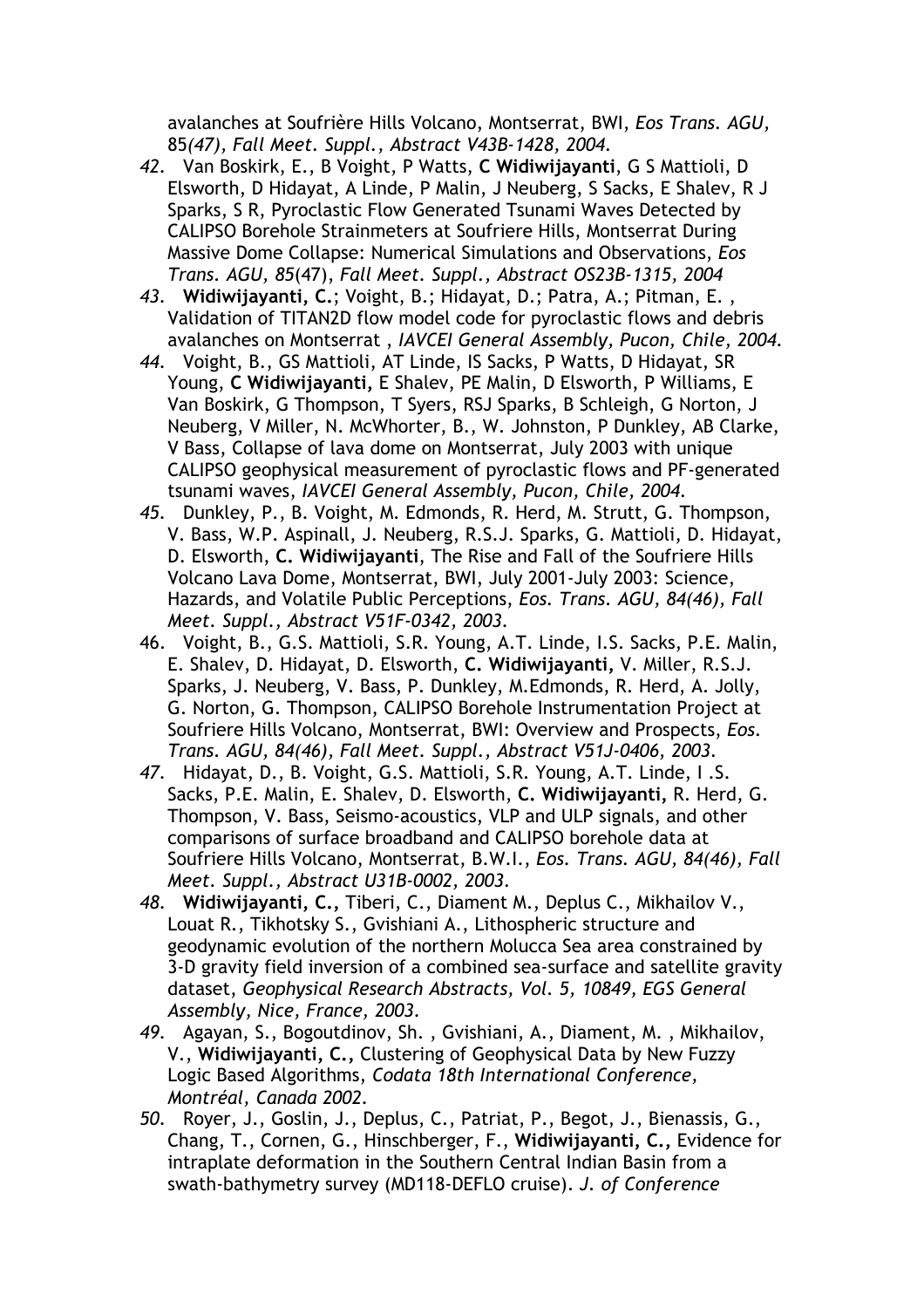*Abstracts, EUG XI Meeting, Strasbourg, France, 2001.*

- *51.* Deplus, C., Royer, J.Y., Goslin, J., Patriat, P., **Widiwijayanti, C.,**  Begot, J., Bienassis, G., Chang, T., Cornen, G., Hinschberger, F., 2001. Further evidence for intraplate deformation in the Wharton Basin from a swath-bathymetry survey (MD118-Deflo cruise). *Scientific programme, EGS XXVI General Assembly, Nice, France, 2001.*
- *52.* **Widiwijayanti, C.,** Louat, R., Diament, M., Deplus, C., Crustal model of Molucca Sea (Eastern Indonesia) inferred from local seismic tomography and gravity studies, *Geophys. Res. Abstracts*, *EGS XXVI General Assembly, Nice, France, 2001.*
- *53.* Michel-Zen, S., **Widiwijayanti, C.,** Harjono, H., Diament, M., High control of volcanic activity by fault activity: axample of Suoh pull-appart basin along the Great Sumatran Fault (South Sumatra, Indonesia), *IAVCEI General Assembly, Bali, Indonesia, 2000.*
- *54.* Harjono, H., **Widiwijayanti, C.**, Devérchère, J., Diament, M., Sébrier, M., Louat, R., Hidayat, D., A study of the Liwa earthquake aftershock sequence: implication of the crustal seismogenic behaviour in a volcanic zone, *IAVCEI General Assembly, Bali, Indonesia, 2000.*
- *55.* **Widiwijayanti, C.,** Louat, R., Seismology Study in the Molucca Sea from OBS Data, *EOS AGU Trans. 77, AGU 1997 Fall meeting, p.718, 1997.*
- *56.* Pramumijoyo, S., Sopaheluwakan, J., Priadi, B, Utojo, H., Sukarna, D., **Widiwijayanti, C.,** Indarto, S., Kadarusman, A. and Sudarsono. Neogene Kinematic Evolution Along The Palu-Koro Fault System, Sulawesi (Indonesia), *30th International Geological Congress, Beijing, China, August 4-14, 1996.*
- *57.* Priadi, B., H. Utojo, A. Kadarusman, J. Sopaheluwakan, Sudarsono, Widiasmoro, D. Sukarna, S. Indarto, S. Pramumijoyo, and **C. Widiwijayanti**, 1996, The Role of Palu-Koro Fault on The Petro-Geochemical Variation of Post-Collisional Granitoids, Central Sulawesi (Indonesia), *30th International Geological Congress, Beijing, China, August 4-14, 1996.*
- *58.* Sopaheluwakan, J., A. Kadarusman, B. Priadi, H. Utojo, S. Pramumijoyo, D. Sukarna, S. Indarto, Sudarsono, and **C. Widiwijayanti**, 1996, Basement Tectonism of The Active Palu-Koro Fault Zone, Central Sulawesi, Indonesia : Implication to the origin of the Strait of Makasar, *30th International Geological Congress, Beijing, China, August 4-14, 1996.*
- 59. **Widiwijayanti C.,** S. Pramumijoyo & D. Hidayat. 1995. The Analysis of Palu-Koro Fault Zone Activity: Seismicity, Mechanism and Slip Rate. *Program and Abstracts of International Seminar on Pasific Neogene Stratigraphy and IGCP 335*. Serpong, July 1995.
- *60.* Pramumijoyo S., **Widiwijayanti, C.,** and Indarto, S. The Neotectonics of Palu-Koro Fault, Sulawesi, *International Seminar on Pasific Neogene Stratigraphy and IGCP 355. Serpong- Indonesia, July 1995.*
- 61. Natawidjaja, D.H., Handayani, L., **Widiwijayanti, C.**, Oblique subduction processes and their influences to the slip rate variations along the Sumatran fault and to forearc's deformations: A quantitative tectonic and finite element approach. *Proceedings of the 23rd Annual Convention of the Indonesian Association of Geologists,* Vol.I, pp. 413- 432, Jakarta, Indonesia, 1994.